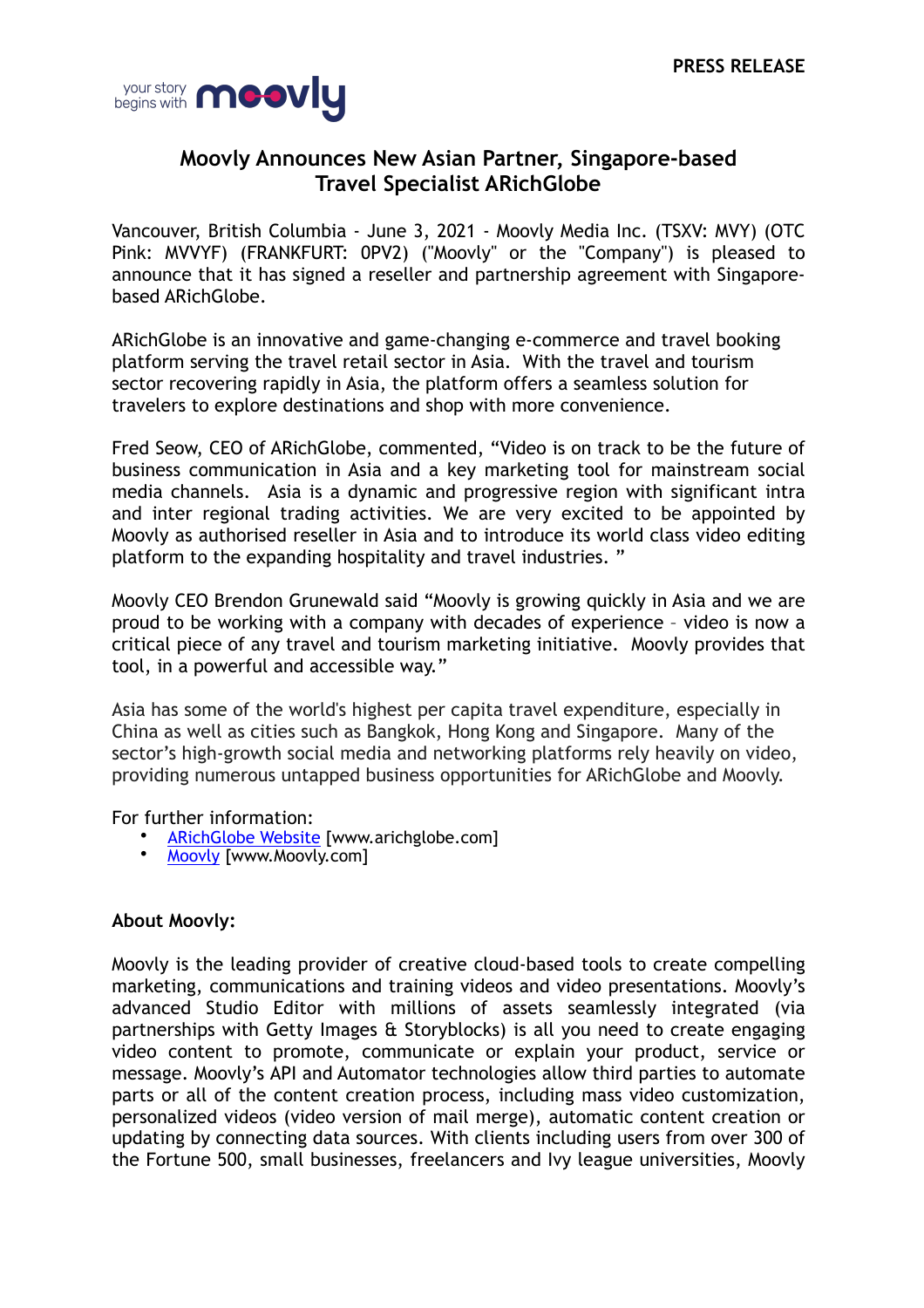

is an intuitive, cost effective choice for DIY creation of engaging video-based content.

*"Your story begins with Moovly"*

Files are available for download in our press room at [www.moovly.com/](http://www.moovly.com/pressroom) [pressroom](http://www.moovly.com/pressroom).

For additional information about Moovly, please visit [www.moovly.com](https://www.moovly.com/).

Brendon Grunewald President, CEO and Director Email: press@moovly.com

## *Reader Advisory*

*This press release contains forward-looking statements and forward-looking information within the meaning of applicable securities laws. The use of any of the words "expect", "anticipate", "continue", "estimate", "objective", "ongoing", "may", "will", "project", "should", "believe", "plans", "intends" and similar expressions are intended to identify forward-looking information or statements. More particularly and without limitation, this news release contains forward looking statements and information with respect to Moovly's future business plans and the expected benefits of its products. The forwardlooking statements and information are based on certain key expectations and assumptions made by the Company. Although the Company believes that the expectations and assumptions on which such forward-looking statements and information are based are reasonable, undue reliance should not be placed on the forward looking statements and information because the Company can give no assurance that they will prove to be correct.* 

*By its nature, such forward-looking information is subject to various risks and uncertainties, which could cause the actual results and expectations to differ materially from the anticipated results or expectations expressed. These risks and uncertainties, include, but are not limited to, Moovly's inability to continue to commercialize its products or demand for its products decreases or disappears. Other risk factors are set forth in detail in the Company's Management Discussion and Analysis dated March 31, 2021 which is available for review under the Company's corporate profile at [www.sedar.com.](http://www.sedar.com/) Some other risks and factors that could cause the results to differ materially from those expressed in the forward-looking information also include, but are not limited to: general economic conditions in Canada, the United States and globally; industry conditions, unanticipated operating events; failure to obtain any necessary third party consents and approvals, if and when required; the availability of capital on acceptable terms; the need to obtain required approvals from regulatory authorities; stock market volatility; competition for, among other things, capital and skilled personnel; changes in tax laws; and the other factors. Readers are cautioned that this list of risk factors should not be construed as exhaustive.* 

*The forward-looking information contained in this news release is expressly qualified by this cautionary statement. Readers are cautioned not to place undue reliance on this forward-looking information, which is given as of the date hereof, and to not use such forward-looking information for anything other than its intended purpose. The Company undertakes no obligation to update publicly or revise any forward-looking information, whether as a result of new information, future events or otherwise, except as required by applicable law.*